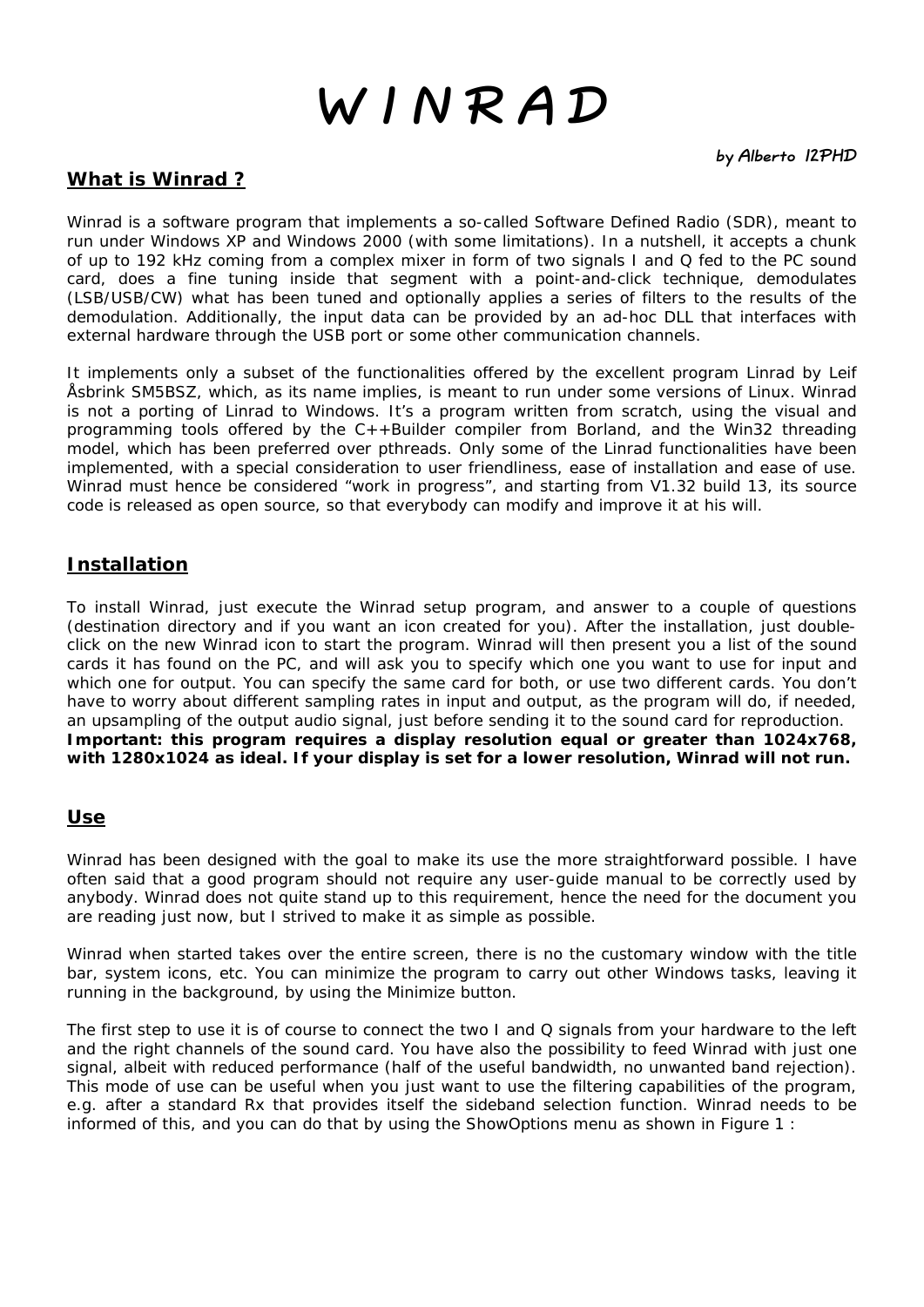

**Figure 1 - The ShowOptions menu**

Once done that, you choose whether the input is coming from a radio hardware, or from a previously recorded Wav file :

| <b>ShowOptions</b>                                                                                 | Select Sound Card   Select Sample Ra |
|----------------------------------------------------------------------------------------------------|--------------------------------------|
| Select Input                                                                                       | ast<br>WAV file                      |
| Palette type                                                                                       | Sound Card<br>Perseus HF Receiver    |
| Window type                                                                                        | Open Input Mixer                     |
| Lock Volume                                                                                        |                                      |
| <b>High Process Priority</b><br>Normal Process Priority                                            |                                      |
| WMME 16 bit drivers<br>ASIO 24 bit drivers                                                         |                                      |
| Mode<br>Swap I and Q channels<br>Channel Skew Calibration<br>Show Status<br>Reset Default Settings |                                      |
|                                                                                                    |                                      |

**Figure 2 - Input selection menu** 

If a Wav file is not open, the default behavior is to read from the sound card. The "Input Mixer" choice is used to open the Windows mixer Recording Panel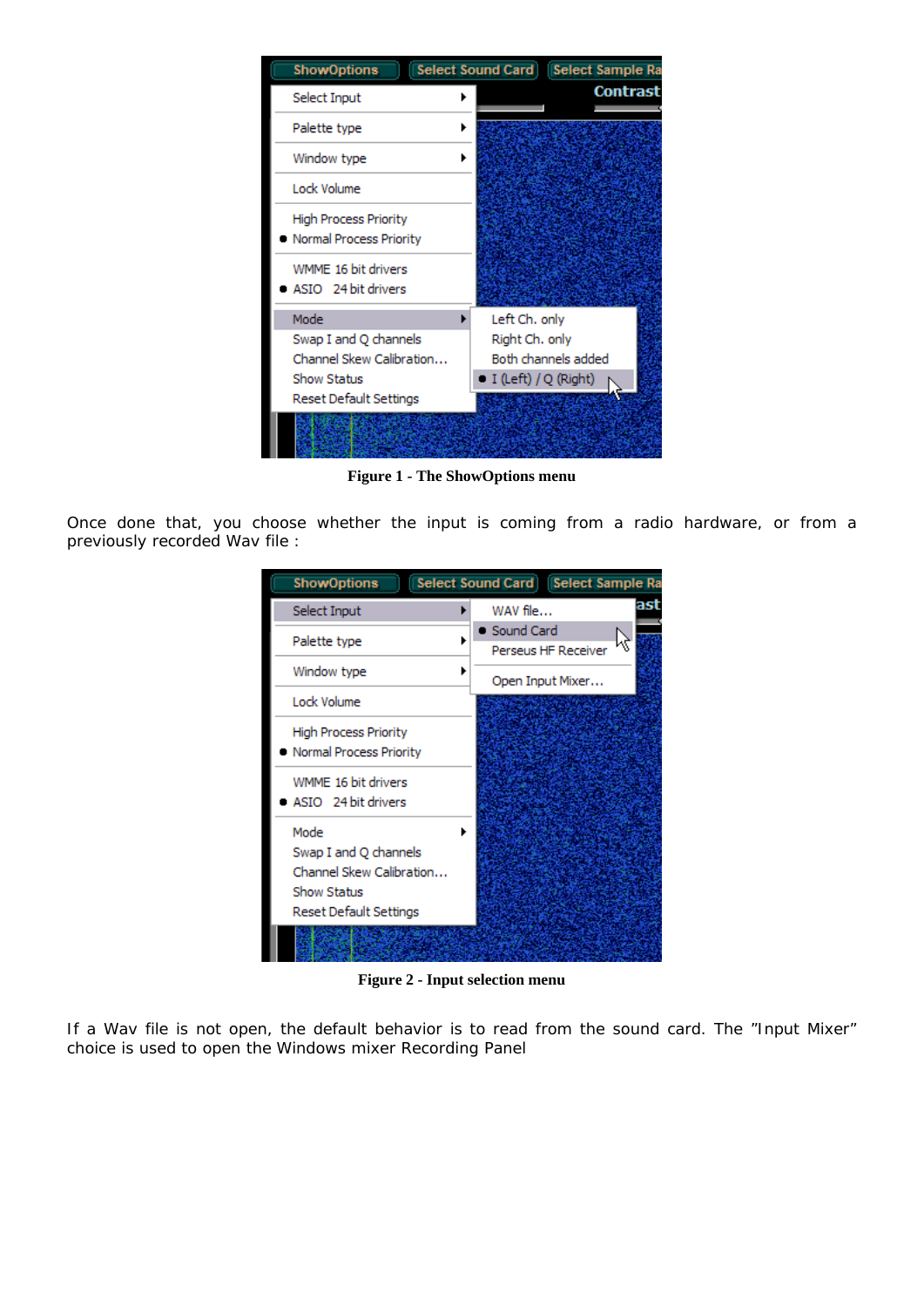

**Figure 3 - The Windows mixer panel**

In Figure 3 the controls refer to a specific audio card. You may find some minor differences depending on the card you have on your PC. Just a note here : some semi-professional sound cards, notably the Delta 44 from M-Audio, do not implement in their drivers the functionalities needed for this panel. If you select "Input Mixer" when such a card is selected as input, you will receive an error message from Windows. If you use a Delta 44 sound card, please set its Control Panel as follows, where the important settings are the DMA Buffer Size, the Multi Track Driver Devices and the Rate Locked:

| Monitor Mixer Patchbay / Router<br>Clocks and Sample Rates (Hz)       |                                                                                                                                         | <b>Hardware Settings</b><br>About                                                                |                                             |                                           |                                                                                                       |                                           | Save                              |
|-----------------------------------------------------------------------|-----------------------------------------------------------------------------------------------------------------------------------------|--------------------------------------------------------------------------------------------------|---------------------------------------------|-------------------------------------------|-------------------------------------------------------------------------------------------------------|-------------------------------------------|-----------------------------------|
| Master Clock<br>lntemal Xtal<br>Locked                                | Codec Sample Rate-<br>$\bigcirc$ 8.000<br>$\bigcirc$ 16,000<br>$\bigcirc$ 44,100 $\bigcirc$ 48,000<br>$0176,400$ 192,000<br>Rate Locked | $O$ 9,600<br>$O$ 11.025<br>$\odot$ 22,050<br>24,000<br>$\bigcirc$ 88,200<br>Reset Rate When Idle | 012.000<br>232,000<br>◯96,000               |                                           | S/PDIF Sample Rate<br>$032,000$ $044,100$<br>$048,000$ $088,200$<br>◯ 96,000 ◯ 176,400<br>$O$ 192,000 |                                           | Delete<br>Load<br>H/w Installed   |
| MultiTrack Driver Devices<br><b>DMA Buffer Size</b><br>Latency<br>512 | Multiple Card Sync<br>samples<br>$\checkmark$                                                                                           | Variable Signal Levels<br>Outputs<br>$O + 4dBu$<br>Con-<br>$\odot$<br>sumer<br>$O-10$ dBV        | $-ln1$<br>$O + 4$<br>$O$ Con<br>$\odot$ -10 | ln2<br>$() + 4$<br>$O$ Con<br>$\odot$ -10 | $-ln3$<br>$() + 4$<br>$O$ Con<br>$\odot$ -10                                                          | ln4<br>$() + 4$<br>$O$ Con<br>$\odot$ -10 | $@$ #144<br>0#2<br>$+43$<br>$+44$ |
| Asio Options<br>Input Channel Phase +180°<br>$\ln 1$<br>$\ln 2$       | $\ln 3$                                                                                                                                 | Disable audio app use of Monitor Mixer and Patchbay/Router<br>$\ln 4$                            |                                             |                                           |                                                                                                       |                                           |                                   |

**Figure 4 - How to set the Delta 44 Control Panel**

Other choices present in that menu are the selection whether to use the WMME drivers for your sound card or the ASIO drivers (if installed), the Palette type and the window type. This latter choice does not refer to the Windows version, but rather controls which kind of windowing is done to the signal in the FFT process. If you don't know what all of this means, leave the default set by the installation program (sin^5), which is the optimum for almost all the cases. There are no performance penalties in the choice of a window over another, as they are all precomputed. The "Swap I and Q channels" choice is useful for hardware that outputs the I signal on the right channel and the Q signal on the left. The "Channel Skew Calibration" choice activates a routine that allows to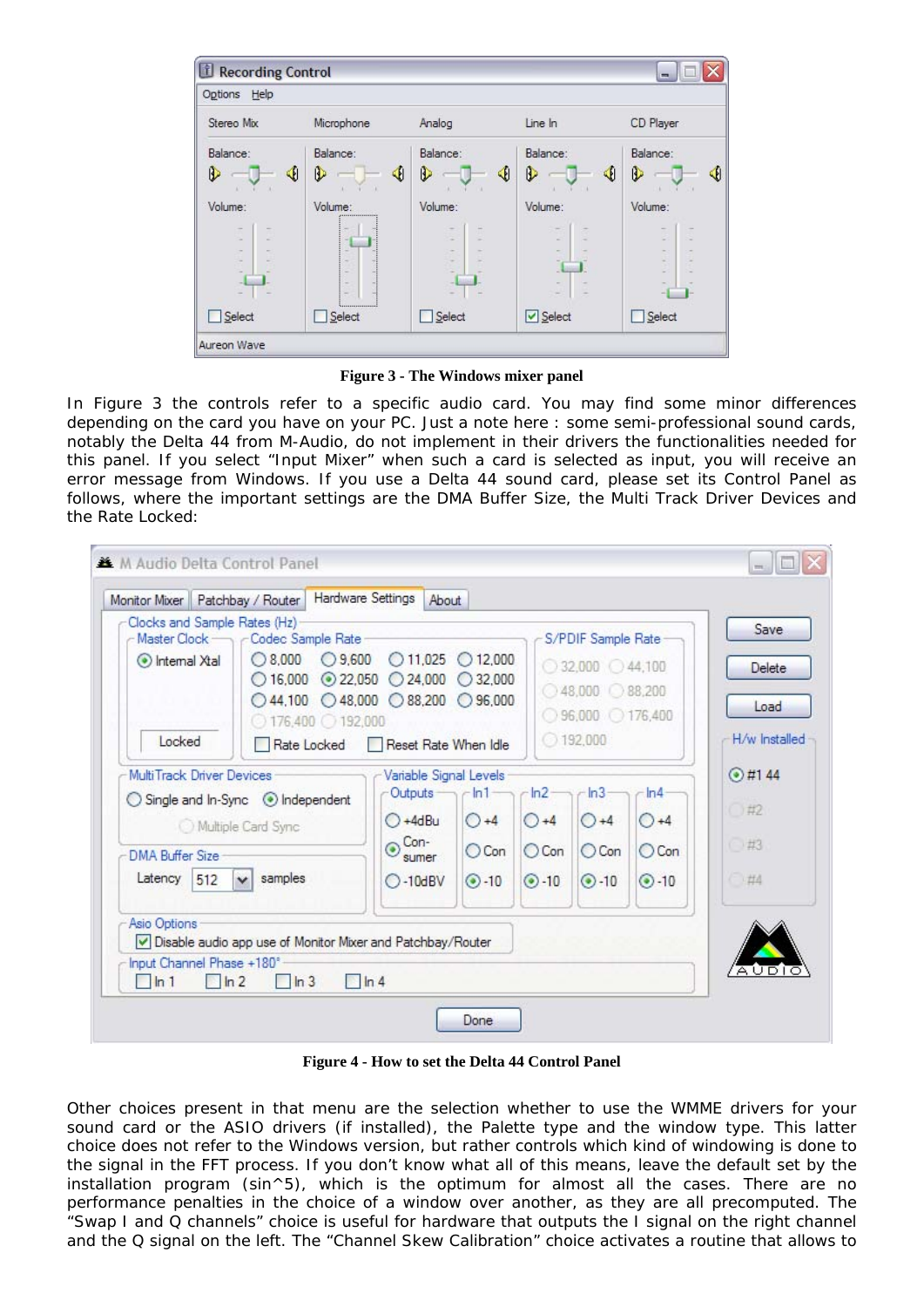compensate for unbalances in the two channels of the sound card. More information is shown on the panel that opens when selecting that choice.

Pressing the "Select Sound Card" button you can choose which card to use, if you have more than one. Figure 5 is what I see on my PC.

|                                                                                                                                                                                                                              | Winrad - Sound Card selection |
|------------------------------------------------------------------------------------------------------------------------------------------------------------------------------------------------------------------------------|-------------------------------|
| Input Sound Card                                                                                                                                                                                                             |                               |
| Virtual Cable 1<br>Realtek AC97 Audio<br>Pinnacle PCTV Stereo BDA Analog<br>M-Audio Delta 44 Multi<br>M-Audio Delta 44 1/2<br>M-Audio Delta 44 3/4<br>M-Audio Delta 44 Mon. Mixer<br>Aureon Wave<br><b>Output Sound Card</b> |                               |
| Aureon Wave<br>Bealtek AC97 Audio<br>M-Audio Delta 44 Multi<br>M-Audio Delta 44 172<br>M-Audio Delta 44 3/4<br>Virtual Cable 1                                                                                               |                               |
| ок                                                                                                                                                                                                                           | Cance                         |

**Figure 5 - The sound card selection panel** 

Then you have the possibility to specify whether you want the volume "locked". What does this mean? When the volume is set to a too high level such as to cause saturation in the output sound card DAC, then the setting of the volume slider is lowered automatically. This is not always desirable, e.g. when there are strong atmospheric crashes caused by a nearby thunderstorm. You would end up with a too low volume level. In such cases it is useful to "lock" the volume slider, which means that the automatic adjustment is not performed. Of course you are still free to adjust it manually.

A further choice is that of the Process Priority of Winrad. There is no a firm rule for this. Try both settings if you are experiencing audio dropouts, to see which one works better for your setup.

Another thing you have to select before starting is the sampling rate to use, and this can be done with the "Select Sample Rate" button, as shown in the following picture.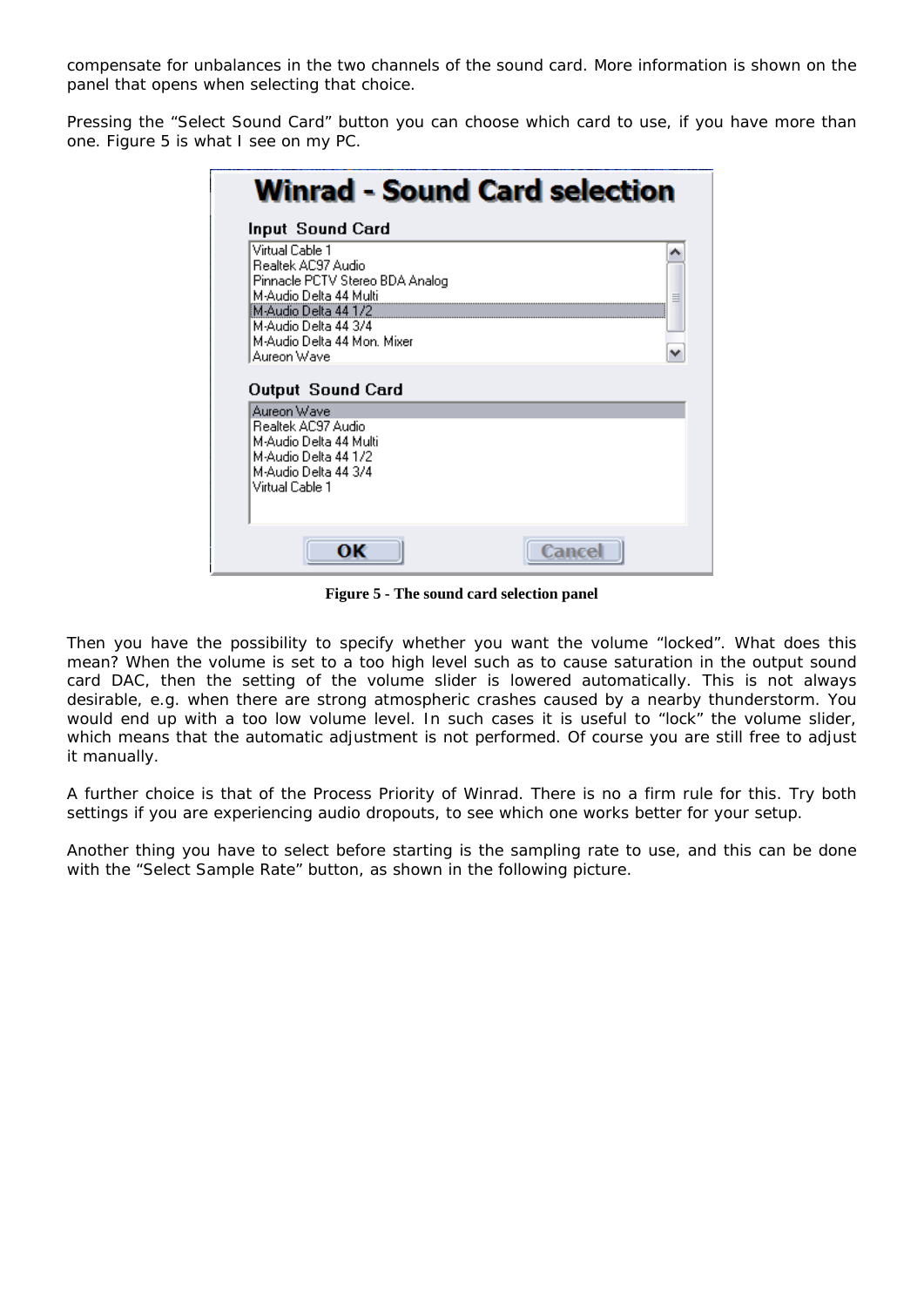

**Figure 6 - Selection of the sample rate** 

When using the ASIO drivers, for some rates you may receive an error message stating that the current ASIO driver does not support that rate. It happened to me with the old driver for the Delta 44 card. The latest driver seems to have expanded the range of the supported rates. The output sampling rate is automatically chosen by the program to be 11.025 kHz, unless the Rx Mode is set to DRM or FM, in which cases the output sampling rate is 24 kHz, to be able to provide 12 kHz of audio band to the chained DRM decoder.

When you press the Start button, the program starts to acquire audio data, processes them and sends them to the DAC of the audio card. The upper window is divided into two panes, the waterfall and the spectrum. It is possible to choose how to assign the available space between the two panes by using the right mouse button. Just place the mouse pointer on the frequency scale. The pointer will change shape, indicating that you can drag left and right the portion of the spectrum that is displayed (keeping the left button down) or you can drag up and down (keeping the right button down) the frequency scale which divides the spectrum from the waterfall. Much more complicated to explain than to do…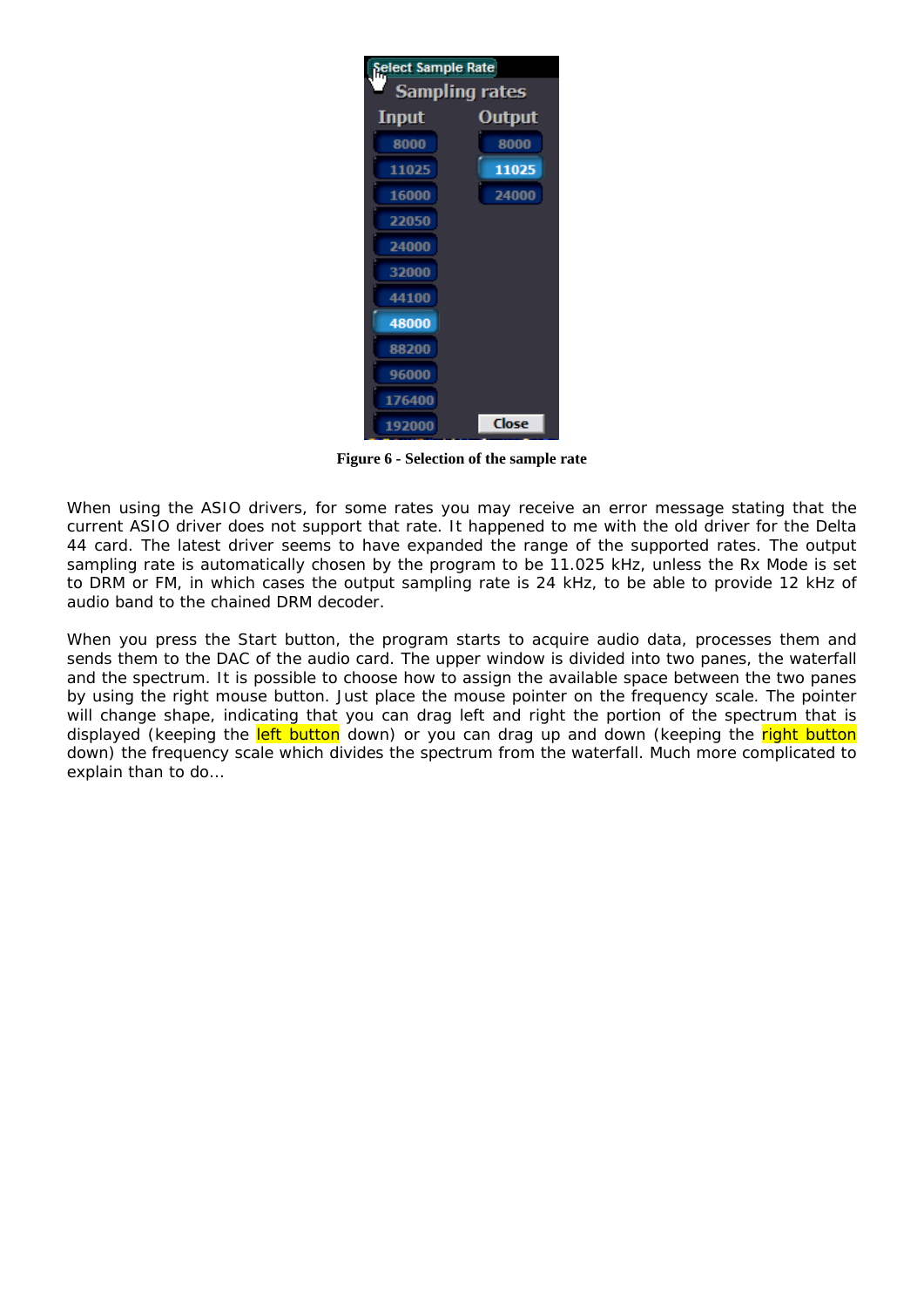

**Figure 7 - Two different ways to divide the space available in the upper window** 

Note that the effect of the drag (horizontally or vertically) will be apparent only when Winrad is started, i.e. when the waterfall is flowing. Similarly two sliders appear at both sides of the upper window only when the program is started. The left one controls the gain level and the right one the base level of the spectrum display, much as you would find on a hardware spectrum analyzer.

Ok, now the program is running, and you have to choose the decoding mode. Some purists will object to the use of the word "decoding", as SSB signals are not encoded in any way, they are just translated in the spectrum. But please let me use this word to signify the process to bring them back to baseband. You choose the mode simply pressing one of the three buttons :

$$
\mathsf{AM} \ \bullet \ \mathsf{ECSS} \ \bullet \ \mathsf{FM} \ \bullet \ \mathsf{LSB} \ \bullet \ \mathsf{USE} \ \bullet \ \mathsf{CW} \ \bullet \ \mathsf{DRM} \ \bullet
$$

**Figure 8 - Choosing the decoding mode** 

The DRM mode just widens the output bandwidth to 12 kHz, but does not do any decoding. You will need an additional software decoder, chained through a second audio card or the VAC (Virtual Audio Cable). No matter what your choice is, you will see in the upper window a light blue area, which corresponds to the limits of the passband currently set, and shown graphically on the lower window.

Note that the ECSS mode has three submodes chosen by repeated clicks on the ECSS button. By clicking on it, you will cycle through "Both sidebands", "Left sidebands only" and "Right sideband only". This is much useful when only one side of the AM station is interfered. By excluding that side the interference is eliminated. The blue window on the upper waterfall will reflect the submode currently chosen.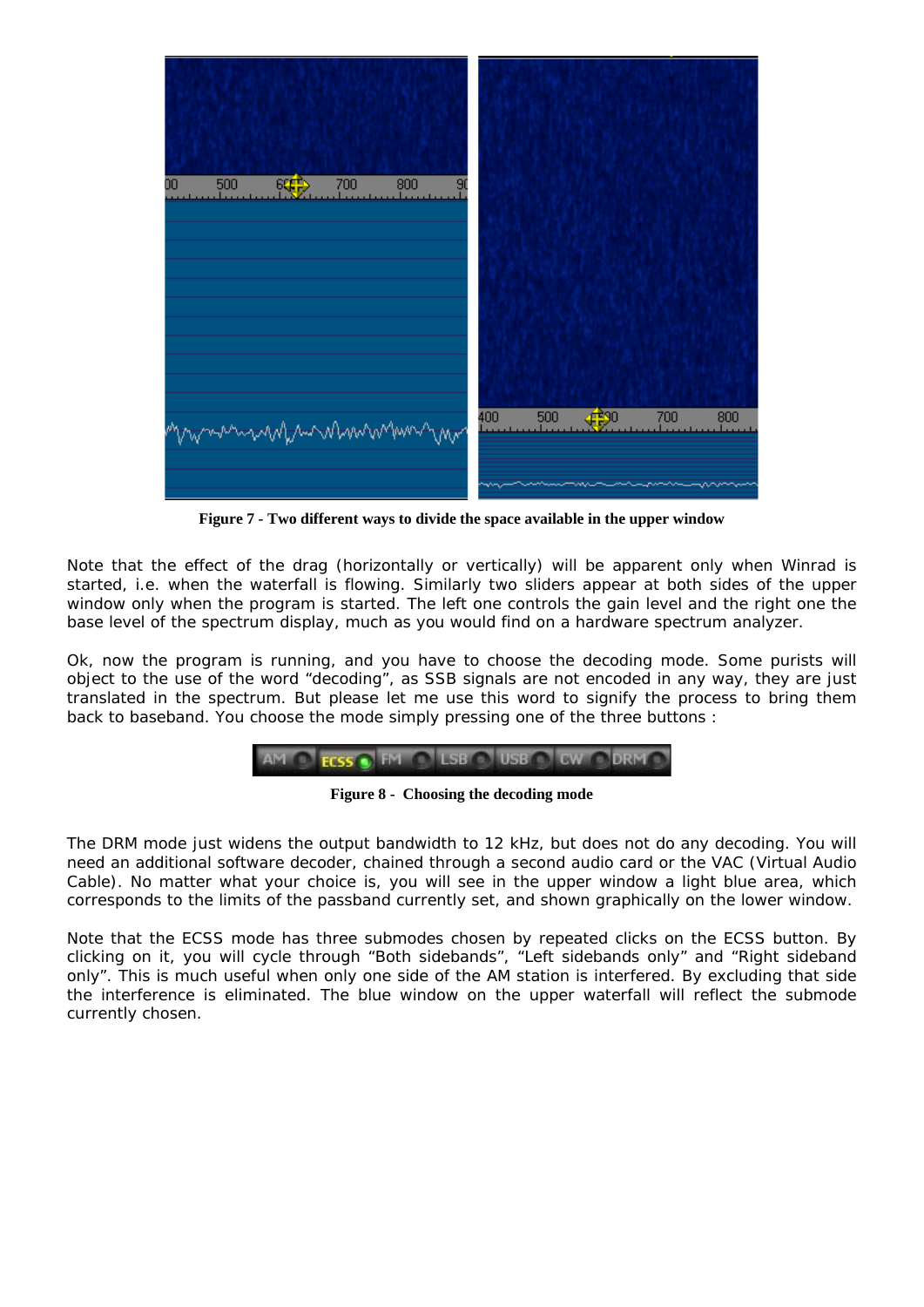

**Figure 9 - How the passband is shown in both windows** 

Note that the shape in the lower window is not an approximation of the passband. It is the \*real\* passband, dynamically computed and graphed while the program is running. Even the ripples due to the Gibbs phenomenon are visible. As you can see in Figure 9, it has an out-of-band rejection of more than 160 dB, thanks to the 1537 taps equivalent FIR filter used for the computation of the fast convolution.

Changing the limits of the passband is quite easy. Just place the mouse cursor on the upper or lower limit, the cursor shape will change indicating that you can now drag that border, as shown in Figure 10.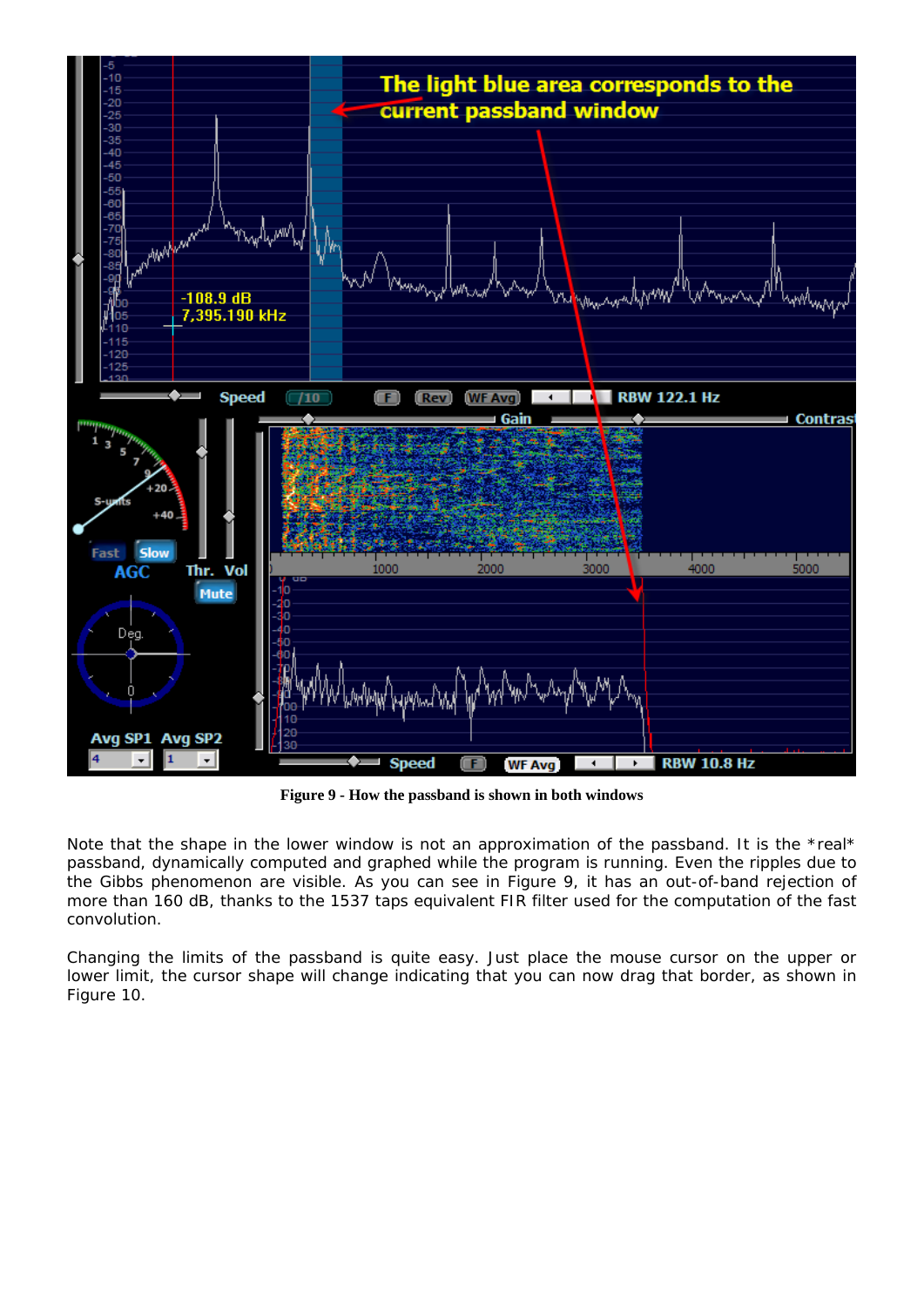| 2000 | 2500 |
|------|------|
|      |      |
|      |      |
|      |      |
|      |      |
|      |      |
|      |      |

**Figure 10 - Dragging the upper passband limit with the mouse** 

To drag that border, simply press the left mouse button and move the mouse keeping the button pressed. Similarly for the lower border. You can do this operation only when the program is processing input, i.e. when the Start button has been pressed.

To tune the desired signal while in SSB mode, click in the upper window on the frequency of the (suppressed) carrier of the SSB signal. This frequency is shown with a gray line and reported numerically above the window. Alternatively, you can drag the light blue window itself, by placing the mouse cursor inside it. The cursor shape will change and dragging is now possible. Fine tuning is possible with the mouse wheel, in steps of 10Hz.

## **The upper and the lower frequency scales**

The upper scale indicates the frequency of the internal NCO (Numerically Controlled Oscillator) used to bring to zero IF the signal, summed to the frequency of the external LO. Hence, for SSB modes, it corresponds to the (suppressed) carrier frequency. For CW it corresponds to the CW signal frequency. The NCO frequency is the frequency of the internal software oscillator used to bring to baseband the received signals, and its value, as said above, is summed to the value of the external LO so that to indicate the tuned frequency in the display marked Tune :

030,000 Tune .nsn.n LO.

Both those values can be changed using the mouse. If you hover the mouse on one digit of either displays, that digit is marked as being changeable. You can change it either by rotating the mouse wheel, or by keeping pressed the left mouse button (continuous auto increase) or the right mouse button (continuous auto decrease)



When Winrad is used with a companion DLL meant to control an external hardware, like the SDR-14, SDR-IQ, Perseus or the SDR-X, changing the LO value with the mouse has the effect to change the frequency where the hardware is tuned to. When playing back WAV files recorded with the 'rcvr' tag (as those recorded with Perseus), the LO will be automatically set to the value it had at the time of the recording. You cannot change it during the playback.

The lower scale indicates the offset from the frequency indicated on the upper window, so for SSB it shows the audio frequencies of the signal received. The scale reversal when in LSB mode is automatically taken care of by the program. When in CW mode, the lower scale indicates the pitch of the CW note, which is user-settable. In CW mode a faint gray line appears in the center of the passband, in correspondence with the pitch set. When in this mode, the tuning can be refined by clicking on the lower window (spectrum or waterfall, doesn't matter). The frequency clicked on will be made the new carrier frequency, and hence positioned under the gray line, in the center of the passband.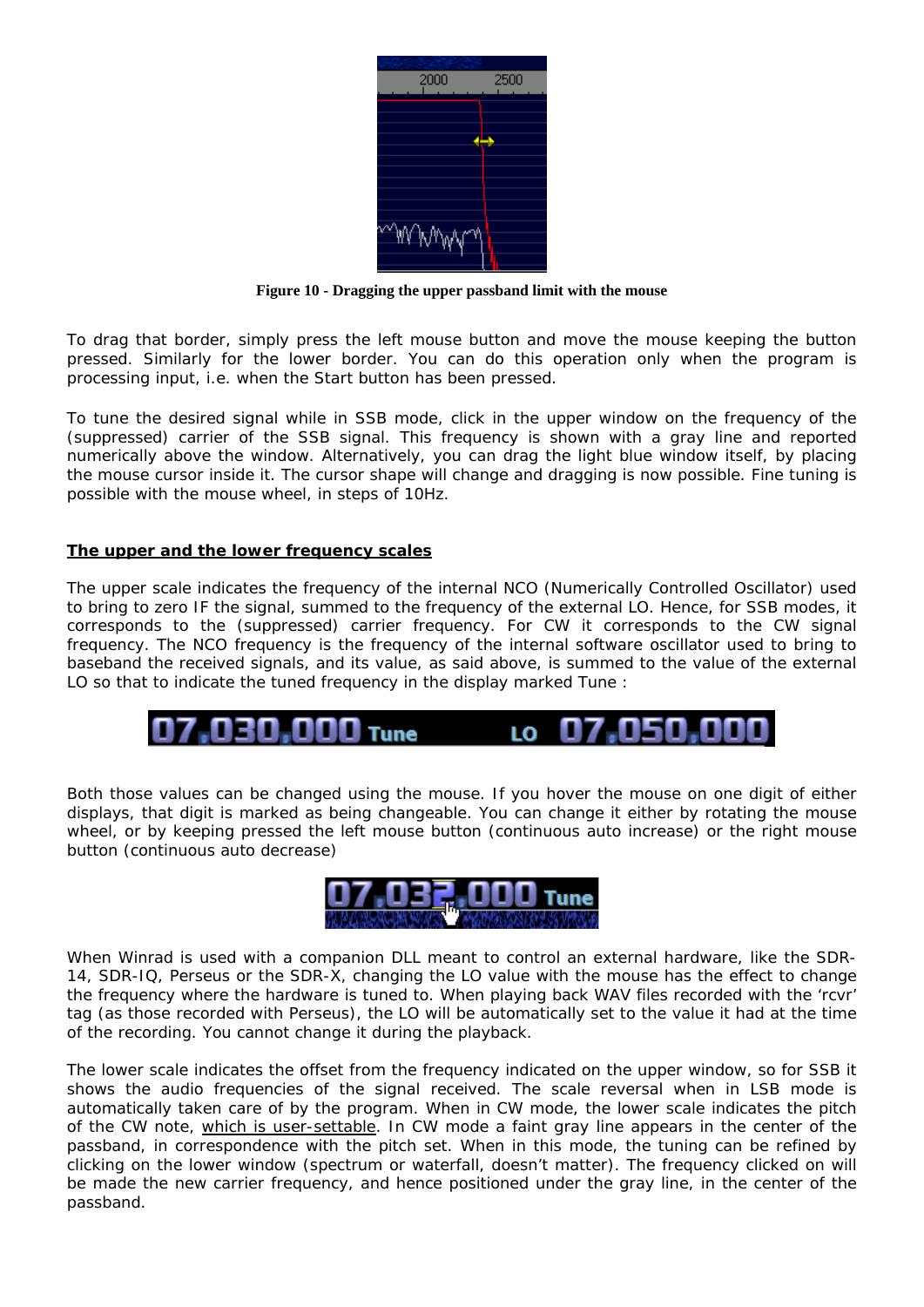





**Figure 12 - The adjustment of the denoiser level** 

Figure 11 - The control buttons panel Figure 12 - The adjustment Figure 13 - The adjustment of the Noise **Blanker level** 

To change the desired pitch frequency (default 550 Hz), position the mouse cursor in the lower window on the desired pitch, then press the right mouse button, while keeping pressed the Ctrl key on the keyboard.

# **Filters**

When needed, a few filters can be applied to the signal, to make the reception better. One of the audio filters that it is possible to insert when receiving is the Denoiser, or Noise Reduction Filter, that is activated with the  $N$  Red button as shown in Fig. 11 on the next page.

Its aggressiveness can be controlled by a slider that appears when right-clicking on that button. See Fig 12. This denoiser is especially effective in presence of the so-called AWGN (Additive White Gaussian Noise), in other words the common hiss. Its effectiveness with impulsive noise is limited. For this type of noise the Noise Blanker filter is more indicated. A word of caution here. The Noise Blanker, if inserted in absence of impulsive noise, can make the reception worse… so use it only when needed, starting with its Strength set to the minimum, and slowly raising it up to the point where the reception becomes possible. On one of my Web sites there is a wav file that you can download to test the working of the Noise Blanker.

Get it from [http://sundry.i2phd.com/CQ\\_EME.wav](http://sundry.i2phd.com/CQ_EME.wav)

It is a large file, slightly more than 10MB. When processing it, set first the Mode to I/Q, the LO frequency on the upper window to zero, and the Tune frequency to -12343Hz, CW mode. Try both with and without the Noise Blanker. Insert also the Denoiser and the CW Peak filters. Without the filters, it will be impossible to copy the call sign of the caller. With the filters active it will become an armchair copy. The file has been produced using a similar file downloaded from the Flexradio Web site.

The CW Peak filter, just mentioned, is a combination of a dynamic expander and a peaking filter, and can be activated only when in CW mode. The peaking filter has the shape shown in Fig 14 below, simulated with Matlab.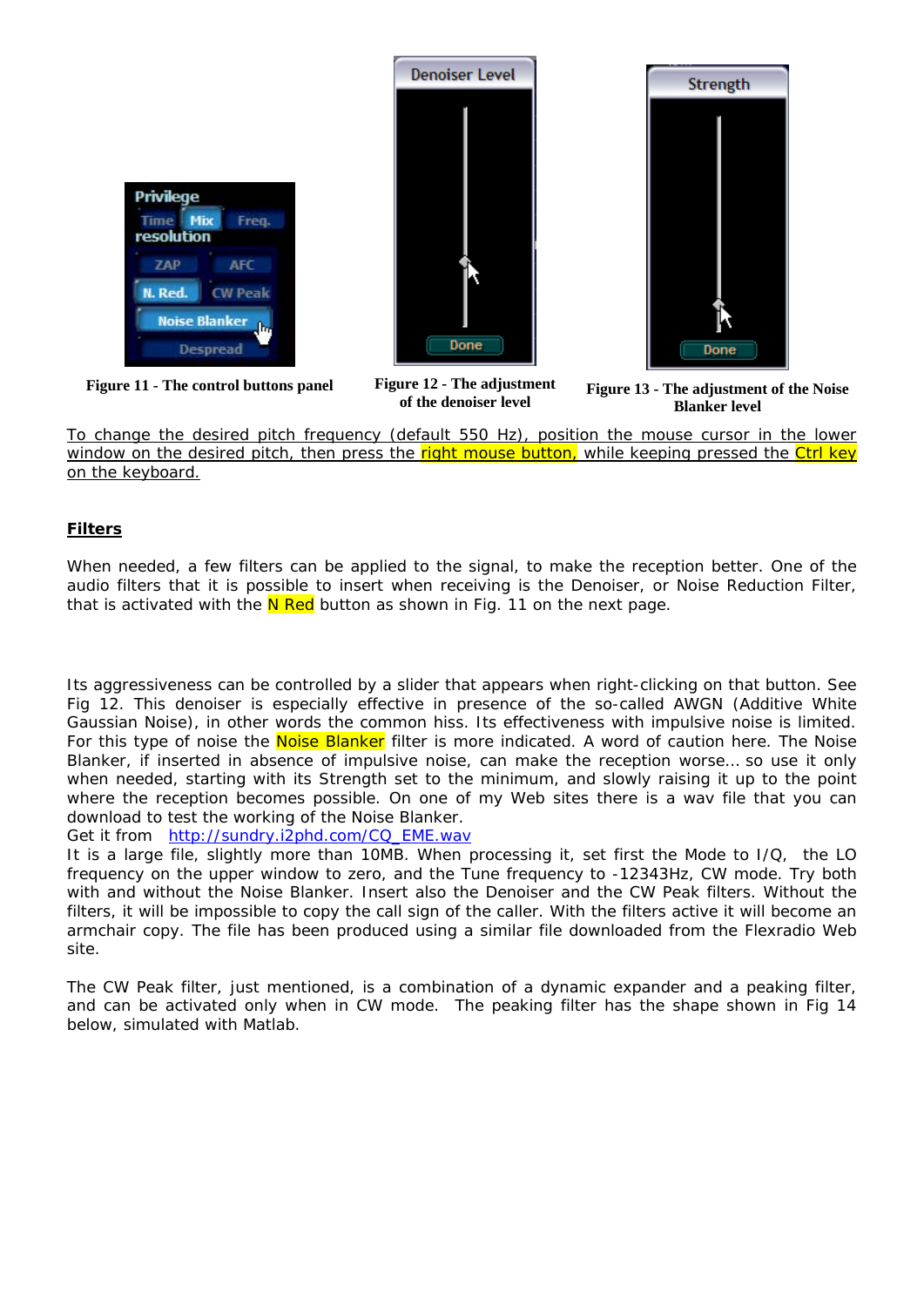

**Figure 14 - The shape of the CW Peak filter**

It is implemented as a simple IIR resonator. You can control its "pointedness" with the slider that is shown when you right-click on the CW Peak button. It's the digital equivalent of a Q-multiplier in the analog domain. Differently from the analog Q-multiplier it cannot be pushed into oscillation, as this is prevented by the software, but if you push it to the extreme, the peak will become so narrow to not leave the CW manipulation pass… dots and dashes will sound as a semi-continuous tone, the filter is ringing, as any IIR filter has the rights to do…

To make the best use of this filter, pay attention to the fact that the CW signal is centered in the passband in the lower window, in other word it is positioned on the gray line indicating the CW pitch. You can use the ZAP button (described below) to do this automatically.

## **The other controls**

#### **Figure 15 - The control buttons**



In Fig. 15 at the left, the set of the AGC-related control buttons and indicators is shown. Starting from the top, the Level meter indicates, in Sunits, the strength of the signal, to which it is logarithmically related. The full scale corresponds to the saturation level of the sound card ADC. Right to it, the slider AGC Thr. sets the knee of the AGC slope. Above this knee, the slope is kept almost horizontal, so to have a constant audio level. Below the knee, the slope is almost linear, in the sense that the differences in signal strength are no more compensated. Pay attention to the fact that the slider has a reverse behavior : when at its minimum, the knee is high, and viceversa. This has been done to make its use more intuitive. Try to use it when listening just at the weak background noise, and it will become clear.

The Vol slider is just a volume control. Its background will turn red when the level has been set too high, and there are audio peaks greater than the full scale value of the sound card DAC (which will be clipped).

Fast and Slow just indicate the release time constant of the AGC. The attack time is fixed and quite fast. A short hang has been implemented, which goes almost unnoticed. The Mute button does just what its name implies, i.e. it mutes the audio output.

Referring to Fig 11, the ZAP button can be used only when in CW mode, and it searches for the strongest peak in the passband in the lower window, and adjust the NCO frequency so to center that peak, which will now be set at the CW pitch frequency. It doesn't stick, it has a momentary action.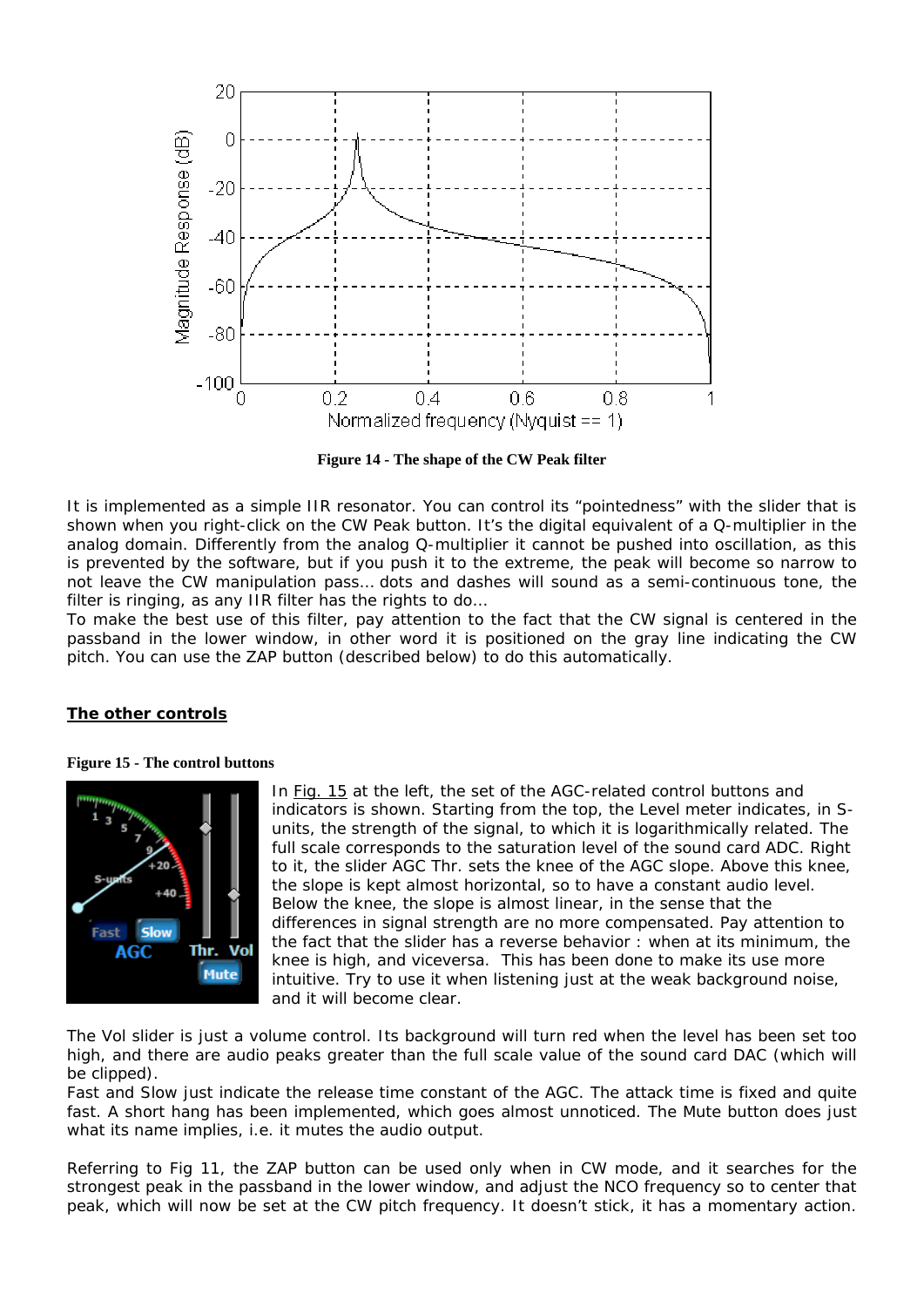When you want to use it again, you simply press it again. It can also be activated by pressing the key Z on the keyboard.

The AFC button, also active only in CW mode, tries to keep the signal peak centered in the passband, continuously adjusting the LO frequency. In this release of Winrad, the speed of this "frequency hunting" is fixed, but probably in one of the next releases it will be made adjustable.

At the bottom of the figure there are the two averaging controls, AvgSP1 for Spectrum 1 (the upper window) and AvgSP2 for Spectrum 2 (the lower window). The averaging can be done either on the spectrum only, or on both spectrum and waterfall. See later on for the relative controls.



**Figure 16 - The waterfall Gain and Contrast controls** 

Both windows have two controls, Gain and Contrast, with which you can optimally set the mapping between the waterfall brightness and the intensity of the signal. If properly adjusted, the waterfall can show traces of signals so weak to be inaudible. If you know my other program Spectran, the behavior is similar.



**Figure 17 - A few controls below the upper window**

With the speed control you adjust the refreshing speed of the spectrum and the waterfall displays. The /10 button divides the current speed by ten, so to allow for very low refreshing rates. The button marked F (which means Full) unlocks the spectrum display speed from that of the waterfall. If activated, the spectrum display will run always at full speed, while the waterfall speed is set by the controls. The button marked Rev (Reverse) makes the waterfall flowing from bottom to top (never heard of water falling up instead than down, but some, myself included, prefer this behavior). And finally the button WF Avg applies the averaging not only to the spectrum, but also to the waterfall.

The two arrow buttons increase or decrease the resolution of the display. The Hz value indicated is the width of the FFT bin, which always corresponds to a single pixel. Making the resolution finer increases the CPU load, and makes worse the time resolution, so adjust it wisely.



**Figure 18 - The controls under the lower window**

Under the lower window there is the speed control, similar in function to that of the upper window, the left and right arrows to control the resolution, and a button marked F (which means Full band), that controls whether the spectrum displayed must be windowed by the passband limits or not. This buttons has effect only in CW mode. Look at the two different cases :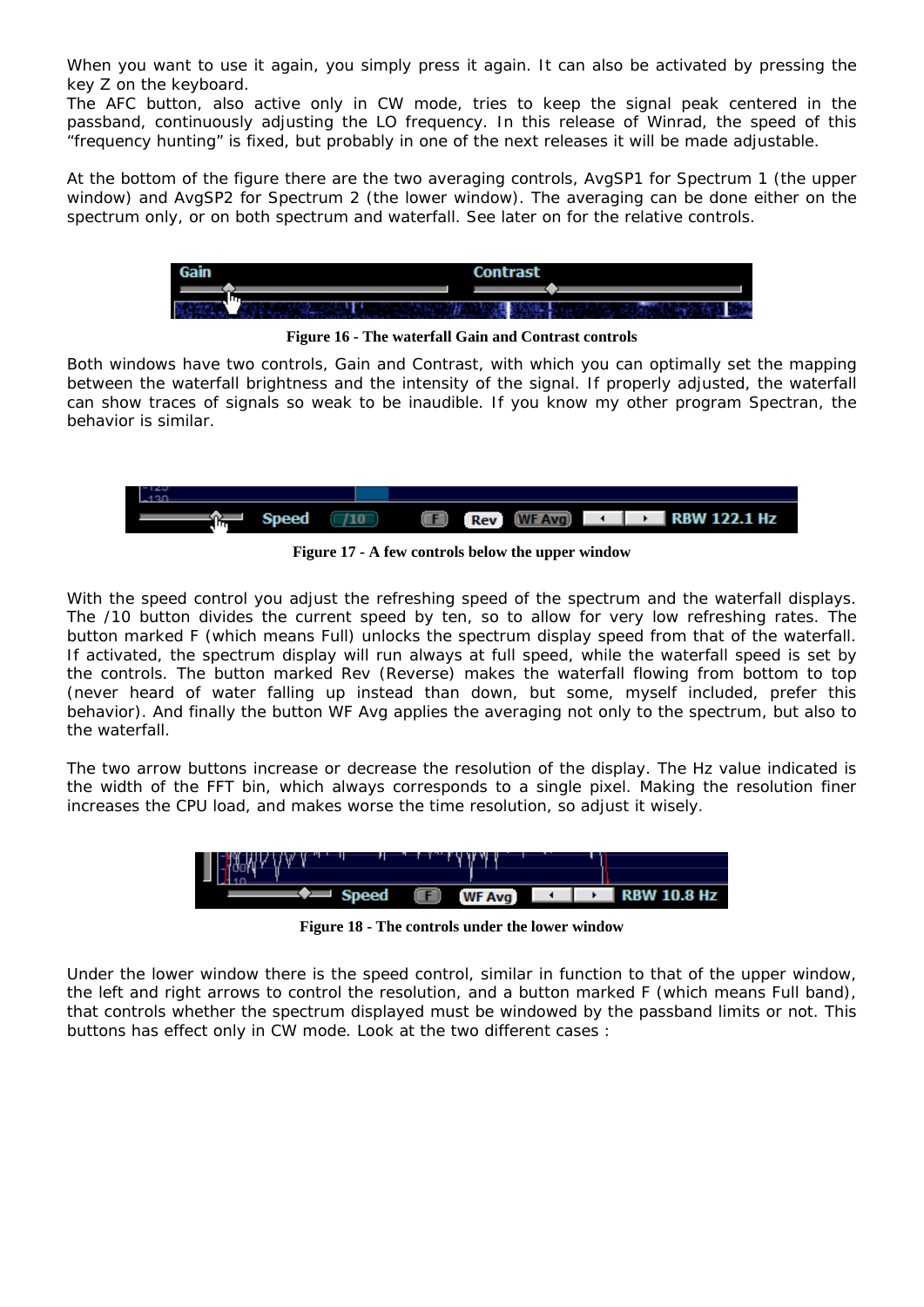

**Figure 19 - The F button is \*not\* pressed** 



**Figure 20 - The F button \*is\* pressed** 

Of course, the F button affects only the display, not the audio, which will always be affected by the passband limits set. The button WF Avg is similar in function to the similar button below the upper window, but now it relates to the lower window waterfall.



## **Figure 21 - Some other controls**

Using the upper three buttons in Fig. 21 it is possible to tailor the spectrum and the waterfall displays in both windows so to give more importance to the frequency resolution or to the time resolution, or to compromise between them. Make your choice depending on the characteristics of the signal. For normal speed CW signals, you may certainly want to leave it set to Time.

The two bars at the bottom indicate the current CPU load, both that imputable to Winrad, and the overall load caused by the sum of all the programs running, Winrad included. This display is available only when Winrad runs under Windows 2003 or XP, but not Win98 nor Windows 2000.



The round indicator on the left measures the phase delta between the carrier of the AM signal being received and the internal NCO of the program, used to bring to zero IF that carrier. When in ECSS mode the outer ring can be either blue (meaning that a lock with the carrier has not been acquired) or green (meaning that we are in locked status).

Counting the revolutions per second, an indication of the frequency difference can be obtained. E.g. one revolution per second means 1 Hz of frequency delta.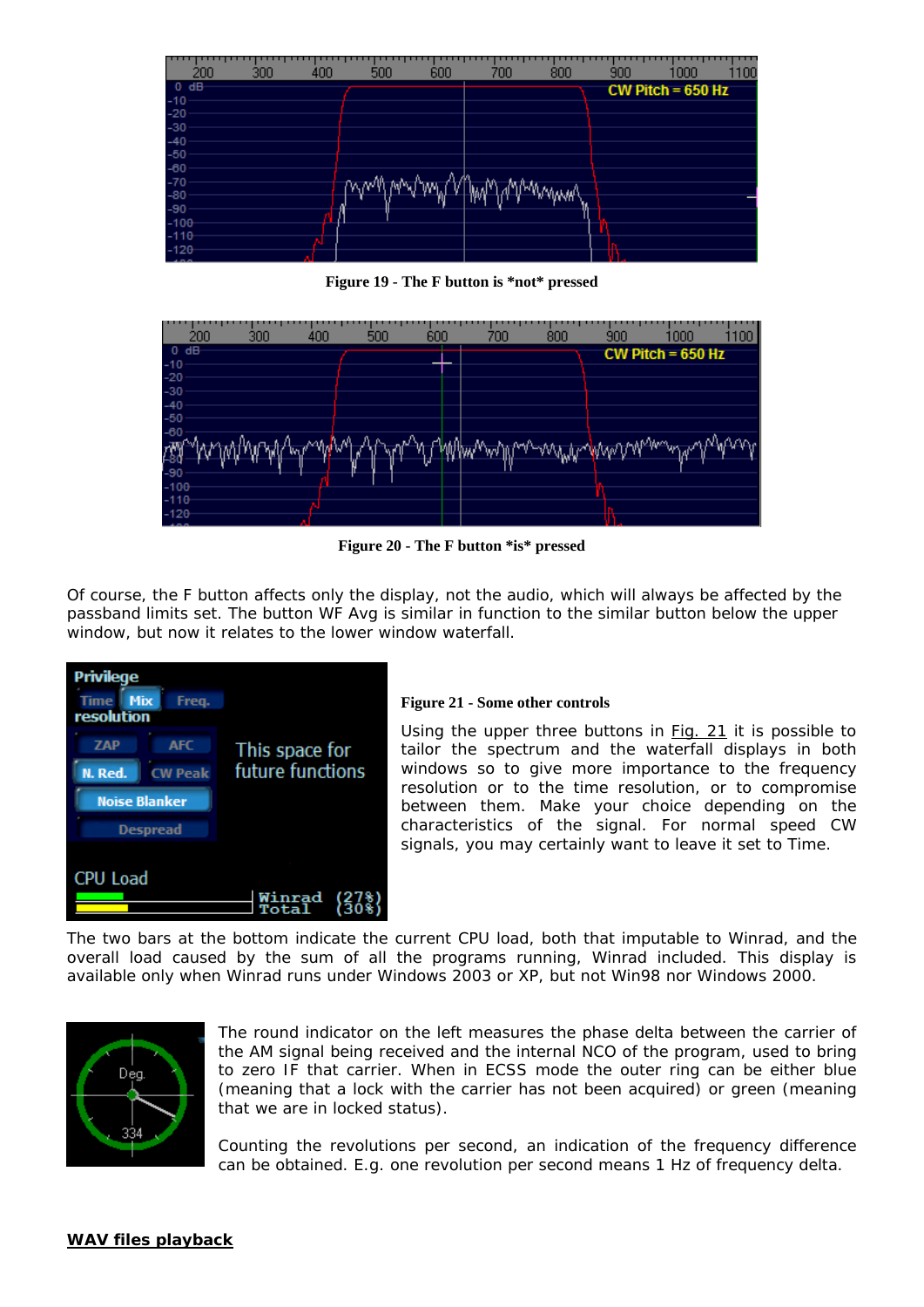Playback of WAV files is straightforward. Winrad can accept 8, 16, 24 or 32 bit files, either integer values (mode 1) or floats (mode 3). If the recording was made either with SpectraVue or with Perseus, Winrad is able to extract the LO information coded in the file header, and to set the LO display of the program to this value.

When playing back, the following controls appear

| Sep 1, 2008 - 20:46:28 |  |               |  |  | Winrad (7050kHz) 9 1 2008 10 46 10 PM.wav |
|------------------------|--|---------------|--|--|-------------------------------------------|
|                        |  | <b>KK 100</b> |  |  |                                           |
|                        |  |               |  |  |                                           |

They are similar to the normal controls found on a VCR or a DVD player

You can reposition in real time the virtual tape by just clicking on the horizontal bar that indicates the progress of the playback :





## **WAV files recording**



Winrad can record into an IQ WAV file the wideband signal present at its input. The sampling rate will be set equal to that of the input signal, and the same will be for the number of bits. For example, if a recording is being made using Perseus, it will have 24-bit samples. Also when using the Delta 44 sound card with its ASIO drivers, the recorded samples will have 24 bits each. In more normal cases the samples will be of 16 bits each.

The WAV file will have an automatically generated filename, with a time stamp on it. The file header will also contain the LO frequency, which will then be set in the program display when playing back. The files are placed in the same directory where the Winrad executable resides.

Due to Windows and the WAV file header limitations, each WAV file is limited to a max length of 2GB. When this limit is reached, the file is closed, a new file is open and the recording continues seamlessly for the user. The files so generated are linked, so during the playback at the end of a file the next linked file is open and played back, without any disruption of continuity for the user.

## **Keyboard shortcuts**

Winrad is mainly driven by the mouse, but some action can be performed also using the keyboard, as shown in the following list :

- Ctrl-O opens an input windows where a new value for the LO frequency can be typed in
- Ctrl-T opens an input windows where a new value for the Tune frequency can be typed in
- Ctrl-A sets the demodulation mode to AM
- Ctrl-E sets the demodulation mode to ECSS
- Ctrl-U sets the demodulation mode to USB
- Ctrl-L sets the demodulation mode to LSB
- Ctrl-C sets the demodulation mode to CW
- Ctrl-D sets the demodulation mode to DRM
- Ctrl-R toggles the Noise Reduction on/off
- Ctrl-P toggles the CW Peak on/off
- Ctrl-B toggles the Noise Blanker on/off

The key 'Z' alone is equivalent to a click on the "Zap" button.

The key 'H' alone un-hides (if hidden) the GUI of the external I/O DLL (if it has one).

The key 'C' alone sets the LO frequency equal to the Tune frequency, bringing that frequency at the center of the display.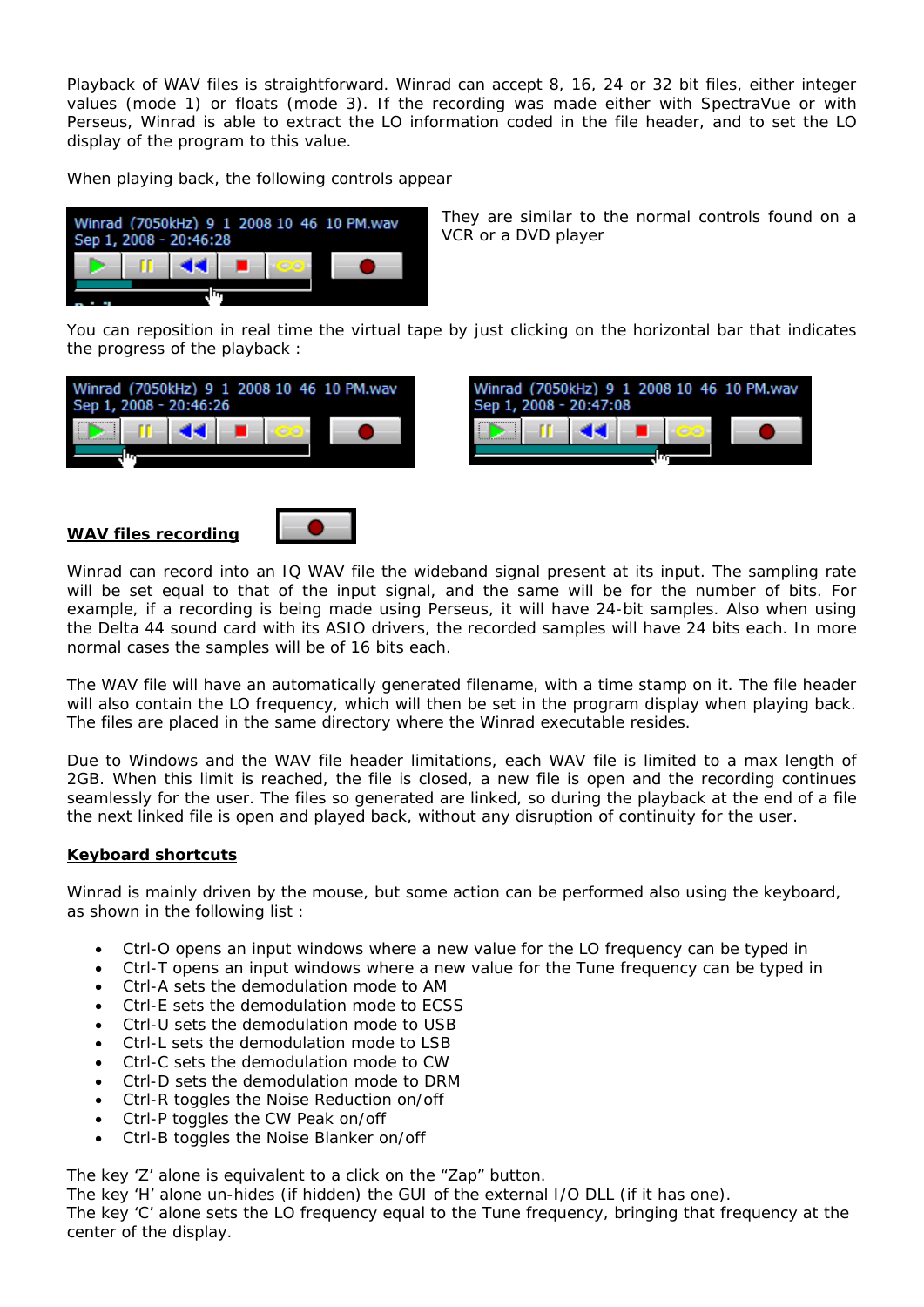### **Some caveats**

Now a few words about the sound card sampling frequency, and the consequences of errors in its value.

If this world were perfect, a sampling rate of 48 kHz would be exact, and so would be 8 kHz. If this were the reality, then I could produce one output buffer at 8 kHz out of 6 input buffers, and everything would work ok. Unfortunately this is not how things are... the sound card sampling rates have errors, and the consequence is that, if I downsample exactly by a factor of 6 going from 48 to 8 kHz, I would have either buffer starvation or buffer overflow depending on the real ratio being lower or greater than 6.

To remedy to this problem, the only solution is to monitor the number of buffers ready for output and to change dynamically the decimation ratio so to keep this number constant. This value is of course a discrete, integer, number, not a continuous variable, and this complicates a bit the computation of the optimal decimation ratio. That notwithstanding, when real sound cards are involved, the algorithm converges in an acceptable lapse of time, and then the decimation ratio becomes a rather stable number.

With using e.g. the SDR14 hardware the input sound card is replaced by the USB port, which is where the audio come from. Under Windows the USB port is not designed for a constant, steady flow of data, but rather as a block device, where large amount of data are pumped a chunk at a time, with some unavoidable jerkiness. This perturbs that computation, and the result is that the computed optimal value cycles around a mean value, and it is possible to observer this effect in the lower window. Here you see the frequency changing slightly, as a variation of the decimation ratio involves a different final frequency for the signal.

The value of the decimation ratio is shown in the Status panel, that can be opened by a choice in the ShowOptions menu.



**Figure 22 - The Status panel** 

Winrad tries to keep the value of the output buffer queue length to 6, by adjusting the decimation ratio. The button marked "Lock" can be used to lock temporarily the current value of the ratio. This will stop the wandering of the output frequency, but of course it will eventually result either in the queue length value going to zero (causing clicks in the audio) or increasing up to the maximum allowed, causing some automatic discard of buffers to avoid overflow.

If you see that Winrad has problems in reaching a stable value for the decimation ratio, there are a couple possible remedies. One is to "Force" the output sampling rate to be equal to the input, using the same card both for input and output (if you use two different cards, there is no guarantees that the two rates are equal). The other is to use the ASIO drivers for the card, if they exist for that specific model of sound card. Using the ASIO drivers, the input and output interrupts on the card are coupled, so they are guaranteed to happen simultaneously, exactly at the same time.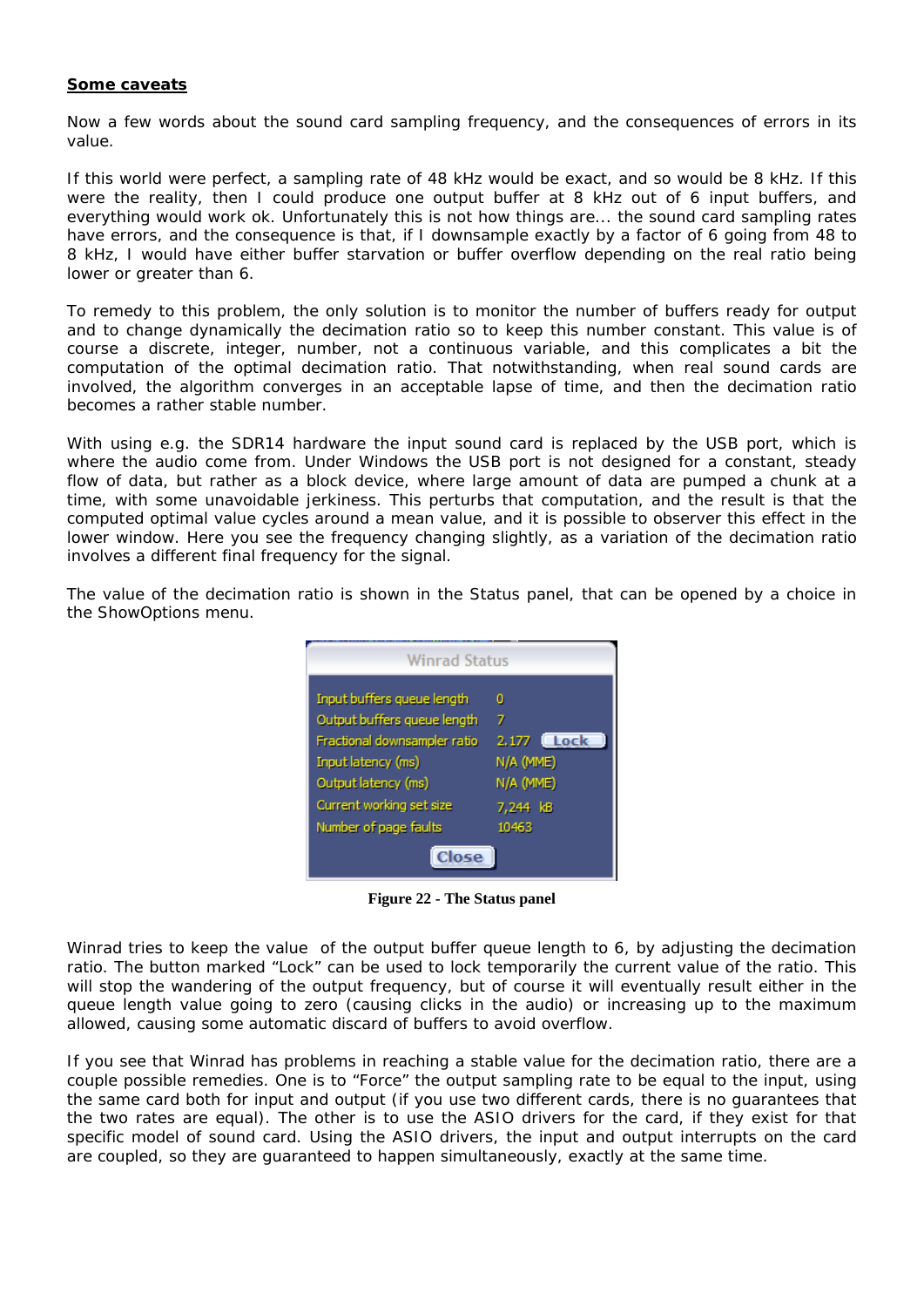Well, this more or less ends this synthetic User Guide, which I hope will make you able to use Winrad in an acceptable way. I would like to thank Jeffrey Pawlan WA6KBL, whose invaluable advice has been of great help during the development of the program, and thanks also to the beta testers who gave suggestions on how to improve Winrad.

If you live in the US, and would like to have guidance on the use of Winrad from a person who speaks your own language, you may contact Jeffrey at [jpawlan@pawlan.com](mailto:jpawlan@pawlan.com) .

If you are in an European Time Zone and prefer to contact me, my email address is [i2phd@weaksignals.com](mailto:i2phd@weaksignals.com) .

Winrad is freely downloadable from [http://www.weaksignals.com](http://www.weaksignals.com/)

Enjoy the program and please give feedback, positive or negative, about its use by joining the Winrad Yahoo group, which you can do by sending a message to me, requesting an invitation for the membership. Thanks.

> Alberto I2PHD i2phd@weaksignals.com

ASIO is a trademark and software of Steinberg Media Technologies GmbH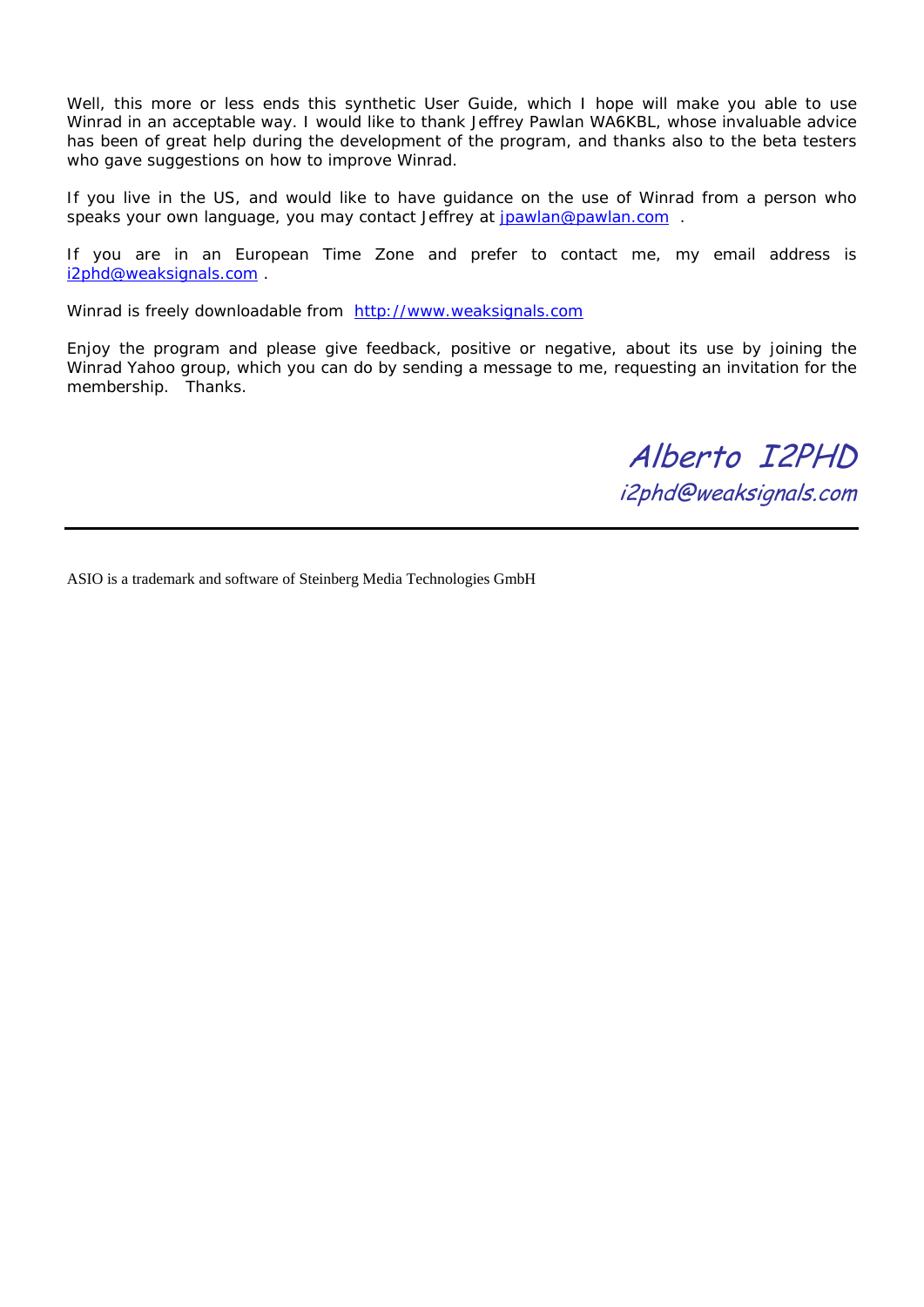# **Appendix A : SDR-14/IQ support**

Starting with V1.0 Winrad supports external hardware trough specific DLLs. The first such DLL written is for support of the SDR-14 and the SDR-IQ (see [http://www.rfspace.com\)](http://www.rfspace.com/).

To activate this support you must download from my Web site also the SDR14-IQ.zip file, which contains :

SDR14X.dll ExtIO\_SDR14.dll Register.bat

Please place these three files in the same directory of Winrad (important), and execute Register.bat which will register with Windows the base OCX for supporting the SDR-14 or the SDR-IQ.

You can power on the SDR-14 either before or after launching Winrad, it doesn't matter. If all is well, when you press ShowOptions | Select Input you will see that among the possible inputs, also the SDR-14 (or the SDR-IQ) is listed :

| <b>ShowOptions</b>                                                                                 | <b>Select Sound Card   Select Sample</b> |
|----------------------------------------------------------------------------------------------------|------------------------------------------|
| Select Input                                                                                       | WAV file                                 |
| Palette type                                                                                       | Sound Card<br>SDR-IQ Ready               |
| Window type                                                                                        | Open Input Mixer                         |
| Lock Volume                                                                                        |                                          |
| High Process Priority<br>Normal Process Priority                                                   |                                          |
| WMME 16 bit drivers                                                                                |                                          |
| Mode<br>Swap I and Q channels<br>Channel Skew Calibration<br>Show Status<br>Reset Default Settings |                                          |

**Figure 23 - How to select the SDR-14/IQ as input device**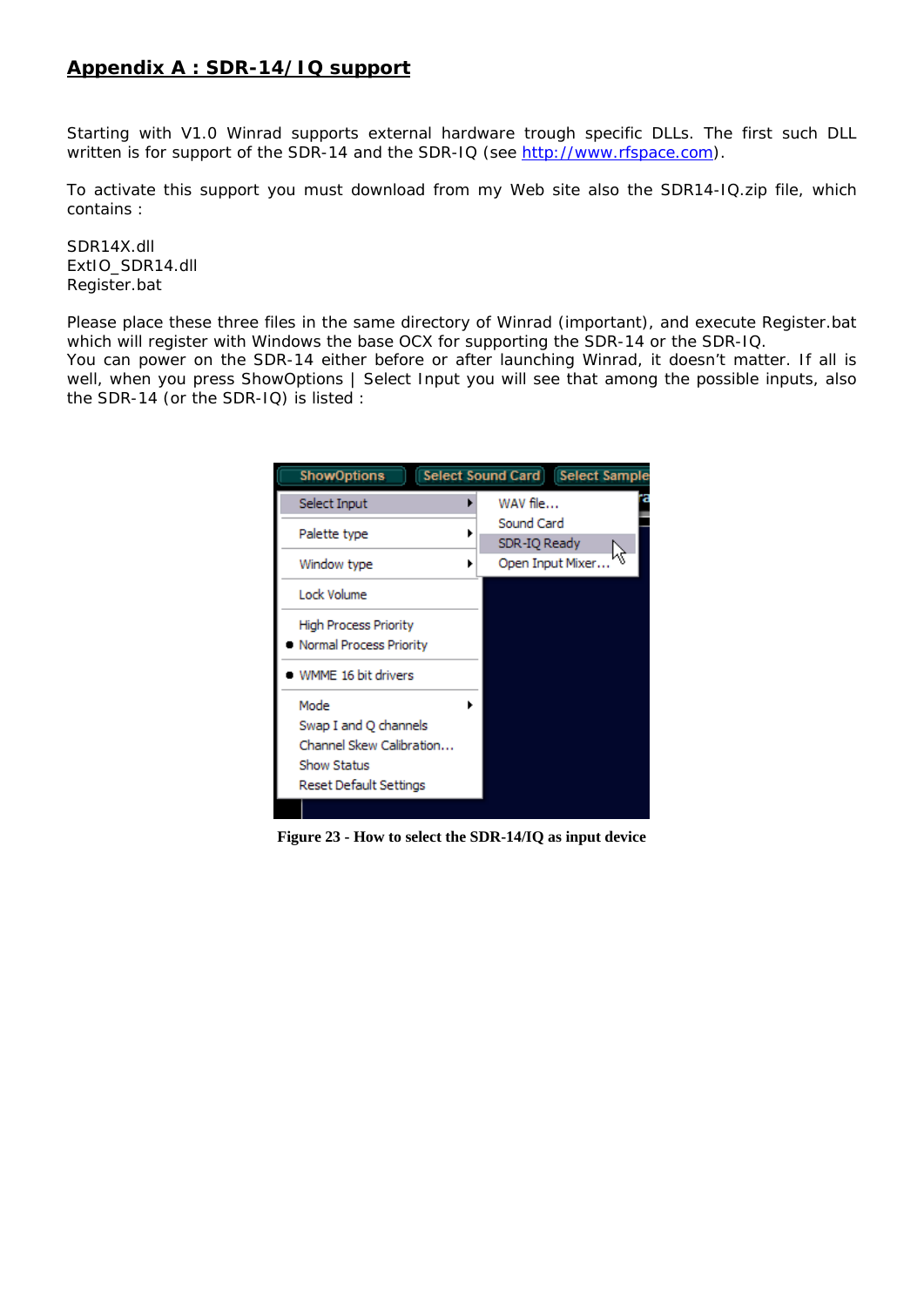Clicking on that choice will open the SDR-14/IQ control panel :

| SDR-14/IQ Hardware Settings                                       |                                           |            |  |
|-------------------------------------------------------------------|-------------------------------------------|------------|--|
|                                                                   | <b>SDR-IQ <math>S/N = GY000114</math></b> |            |  |
| Sampling speed                                                    |                                           | Gain       |  |
| 8.138 Hz                                                          | kHz BW<br>5.                              | HF.<br>IF  |  |
| 16.276 Hz                                                         | 10 kHz BW                                 |            |  |
| 37,793 Hz                                                         | 25 kHz BW                                 |            |  |
| 55.555 Hz                                                         | 50 kHz BW                                 |            |  |
| 111.111 Hz                                                        | 100 kHz BW                                |            |  |
| 158,730 Hz                                                        | 150 kHz BW                                | 0 dB 24 dB |  |
| 196,078 Hz                                                        | 190 kHz BW                                |            |  |
| SDR clock freq.<br>Hide<br>66,666,960<br>Press H<br>to show again |                                           |            |  |

**Figure 24 - The SDR-14/IQ Control Panel** 

Here you can select the Sampling Rate, and the Input connector of the SDR-14, and set the HF and the IF Gain of the device. Refer to the SDR-14/IQ manual for explanations. You can also specify the measured frequency of the ADC clock of your specific SDR14/IQ, so that the frequency scale of Winrad is accurate

Note that when using the SDR-14 as input device, the ASIO drivers choice of Winrad is disabled, and only the WMME drivers can be used.

To change the frequency the SDR-14/IQ is tuned to, change the value of the LO frequency display on the upper part of Winrad :



When you change it, also the Tune display will change accordingly, to indicate the correct reception frequency